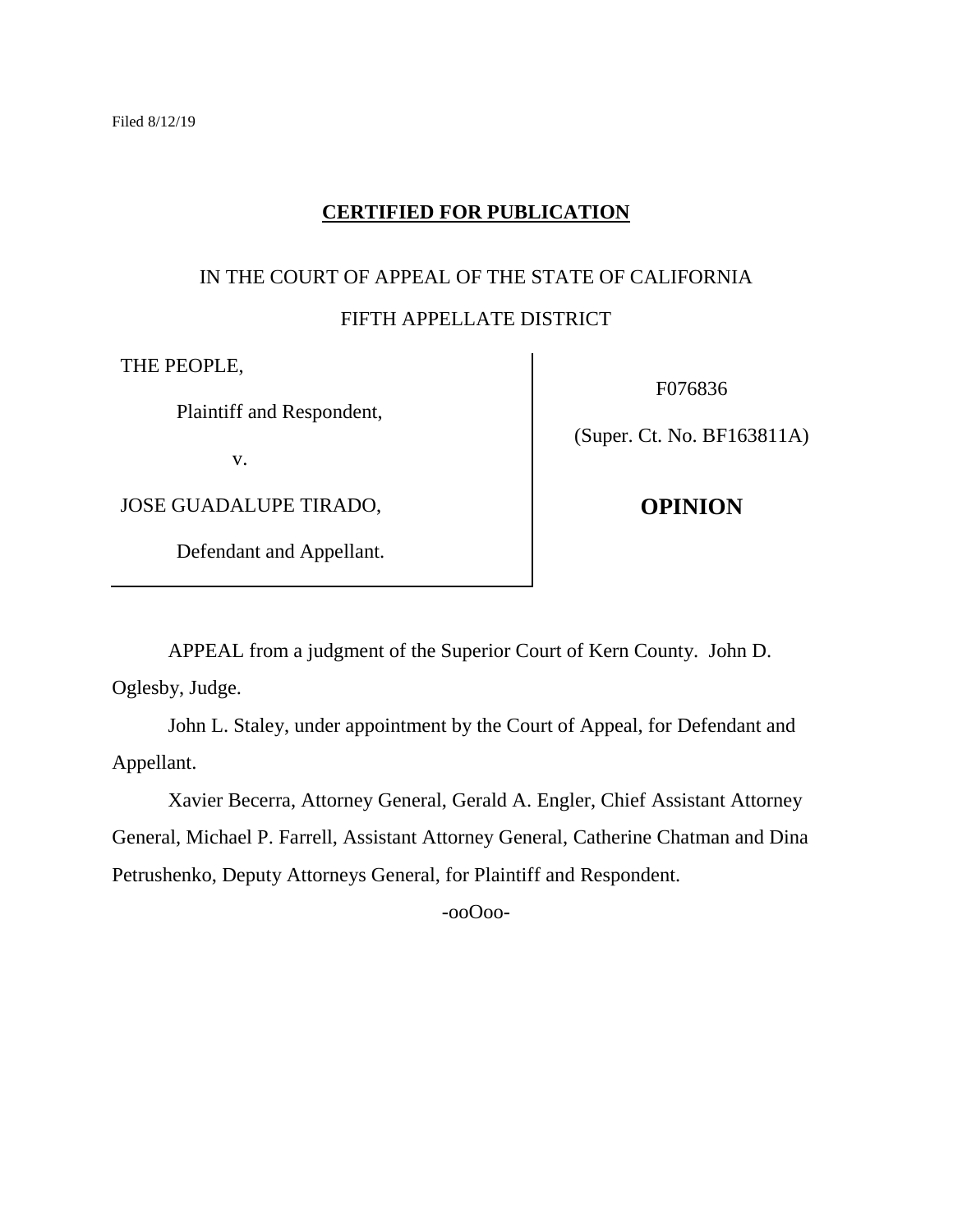Jose Guadalupe Tirado (defendant) was, in pertinent part, charged with robbery. It was alleged he personally and intentionally discharged a firearm, which proximately caused great bodily injury to another person. (Pen. Code, <sup>1</sup> § 12022.53, subd. (d).) The jury found him guilty of robbery and found the enhancement true. At sentencing, the trial court denied defendant's motion to strike or dismiss the firearm enhancement pursuant to section 1385.

On appeal, defendant claims the trial court was unaware of its discretion to substitute, for the section 12022.53, subdivision (d) enhancement, a different enhancement within the same section (§ 12022.53, subds. (b) or (c)).

The only section 12022.53 enhancement charged and found true by the trier of fact was subdivision (d). We conclude that, although the trial court had the discretion to strike or dismiss that enhancement pursuant to sections 1385 and 12022.53, subdivision (h), it did not have the discretion to substitute another enhancement for it. We, therefore, affirm.

#### **FACTUAL AND PROCEDURAL BACKGROUND**

During the early morning hours of April 10, 2016, Brian P.**<sup>2</sup>** was inside a convenience store. Defendant and his accomplice entered the store. Shortly thereafter, Brian observed the accomplice attempt to leave the store without paying for a case of beer. As Brian moved into the accomplice's path, the accomplice lowered his shoulder and rushed at him. Brian tackled the accomplice. While Brian and the accomplice were on the floor, defendant moved behind Brian, drew a semiautomatic pistol, and shot Brian in the lower back. Defendant and his accomplice fled with the stolen beer. The clerk called 911. Brian was rushed to the hospital where he received emergency medical

 $\overline{a}$ 

**<sup>1</sup>** All further statutory references are to the Penal Code unless otherwise indicated.

<sup>&</sup>lt;sup>2</sup> For the sake of privacy, we refer to Brian by his first name. No disrespect is intended.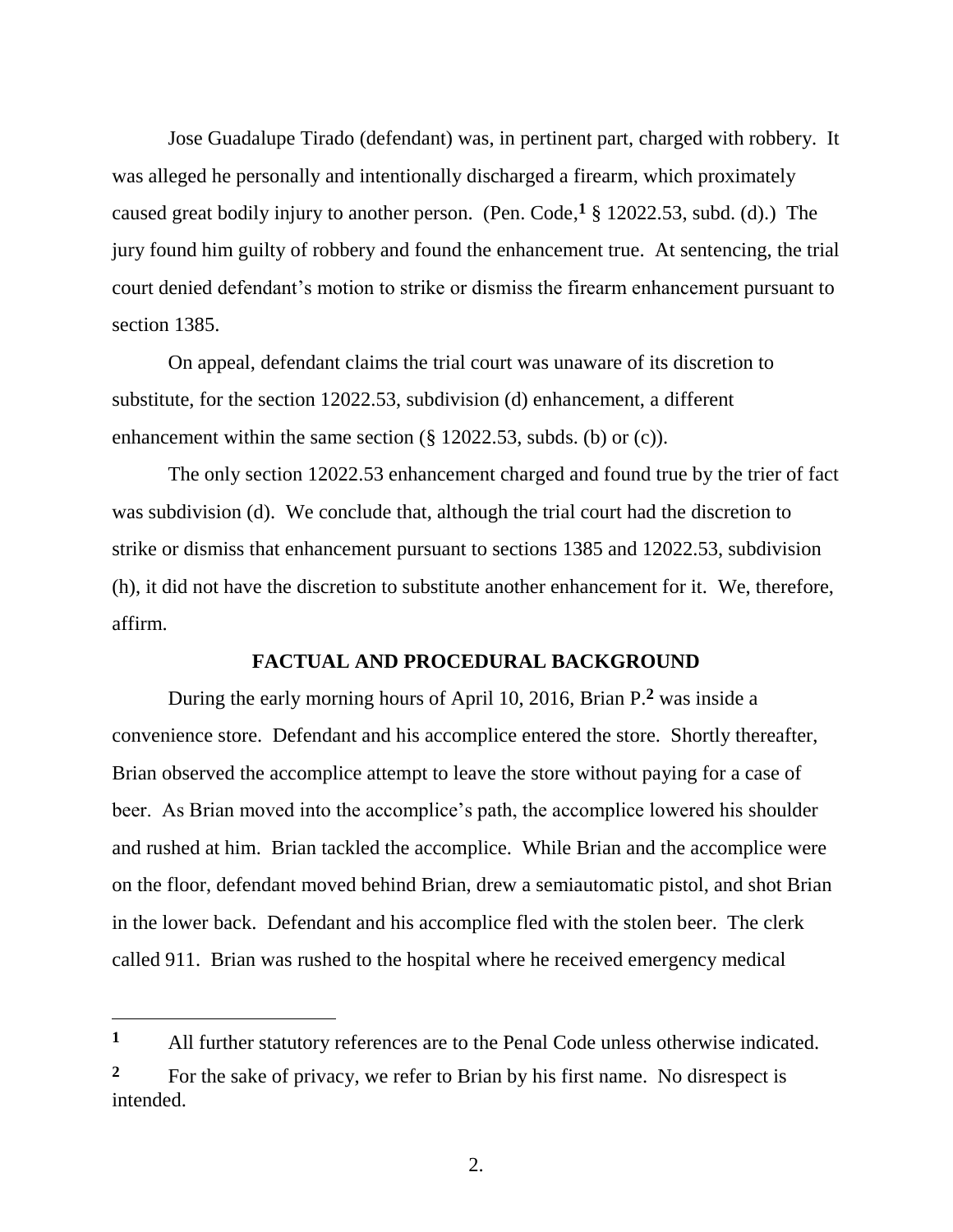treatment. Surgery was required to remove the bullet.**<sup>3</sup>** The police located defendant's vehicle parked outside a residence in which a party was going on. An empty beer case was in the roadway. When defendant drove the vehicle away from the residence, he was stopped and arrested.

The Kern County District Attorney's Office filed an information charging defendant as follows: count 1 – willful, deliberate, and premeditated attempted murder (§§ 187, 664, subd. (a)); count 2 – second degree robbery (§§ 211, 212.5, subd. (c)); count 3 – participation in a criminal street gang (§ 186.22, subd. (a)); count  $4$  – carrying a loaded firearm while a participant in a criminal street gang (§ 25850, subd. (c)(3)); count 5 – driving under the influence of alcohol (Veh. Code, § 23152, subd. (a), a misdemeanor); and count  $6 -$  assault with a semiautomatic firearm (§ 245, subd. (b)). As to counts 1 and 2, the information alleged an enhancement for the personal and intentional discharge of a firearm causing great bodily injury (§ 12022.53, subd. (d)). As to count 6, the information alleged enhancements for personal use of a firearm (§ 12022.5, subd. (a)) and personal infliction of great bodily injury (§ 12022.7, subd (a)). The information also alleged as to counts 1, 2, and 6, that defendant acted for the benefit of or in association with a criminal street gang  $(\S 186.22, \text{subd. (b)}(1))$ . Prior to trial, the court granted the People's motion to dismiss counts 3 and 4.

The jury found defendant guilty of second degree robbery (count 2), driving under the influence of alcohol (count 5), and assault with a semiautomatic firearm (count 6). As to the robbery count, the jury found true the enhancement for personal and intentional discharge of a firearm causing great bodily injury (§ 12022.53, subd. (d)). As to count 6, the jury found true enhancements for use of a firearm (§ 12022.5, subd. (a)) and personal

 $\overline{a}$ 

**<sup>3</sup>** The bullet fractured Brian's right hip. For the subsequent month, he required the use of a walker. He continues to suffer from great pain when he walks, as well as loss of movement in his foot.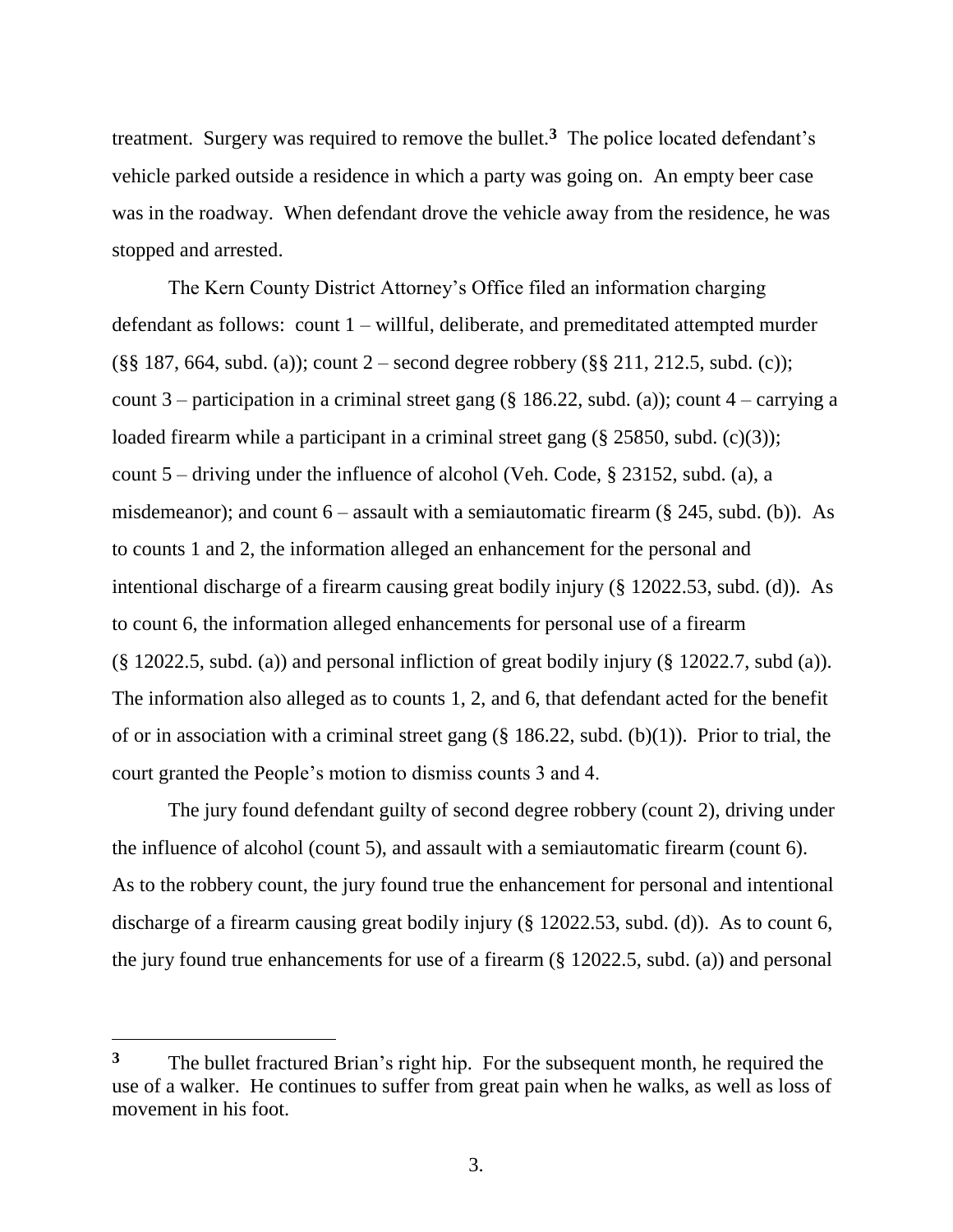infliction of great bodily injury (§ 12022.7, subd. (a)). The jury was unable to reach a verdict as to attempted murder (count 1) or as to any of the alleged gang enhancements.

Prior to sentencing, defendant filed a motion to strike the punishment for the section 12022.53, subdivision (d) enhancement in the interest of justice pursuant to section 1385. In the motion, defendant argued the court should consider his age, history of employment, limited criminal history, the testimony of several character witnesses, the spontaneous nature of the shooting, and the fact that he was under the influence of alcohol at the time of the offenses. Defendant also noted the court "could still impose a sentence of well over 10 years" based on the remaining charges and enhancements. After hearing argument, the court denied the motion, reasoning the egregiousness of defendant's conduct — which it characterized as the shooting of a good Samaritan in his lower back, who defendant did not know, "at point blank," to effectuate a beer run — did not warrant striking or dismissing the enhancement. The court continued, ". . . I think the whole thought behind the 12022.53([d]) is that when you have a felony, serious felony, a robbery such as that is being committed and someone essentially is armed and inflicts bodily injury, there needs to be a serious punishment for that." The court sentenced defendant on count 2, robbery, to three years in state prison. For the section 12022.53, subdivision (d) enhancement, the court imposed an additional 25 years to life.**<sup>4</sup>**

#### **DISCUSSION**

Defendant contends the trial court committed an abuse of discretion because it was unaware that pursuant to sections 1385 and 12022.53, subdivision (h) it could have

**<sup>4</sup>** On count 6, assault with a semiautomatic firearm, the court imposed a concurrent term of six years in state prison enhanced by four years pursuant to section 12022.5, subdivision (a) and three years pursuant to section 12022.7, subdivision (a). On count 5, driving under the influence, the court imposed a concurrent term of 90 days in the Kern County jail.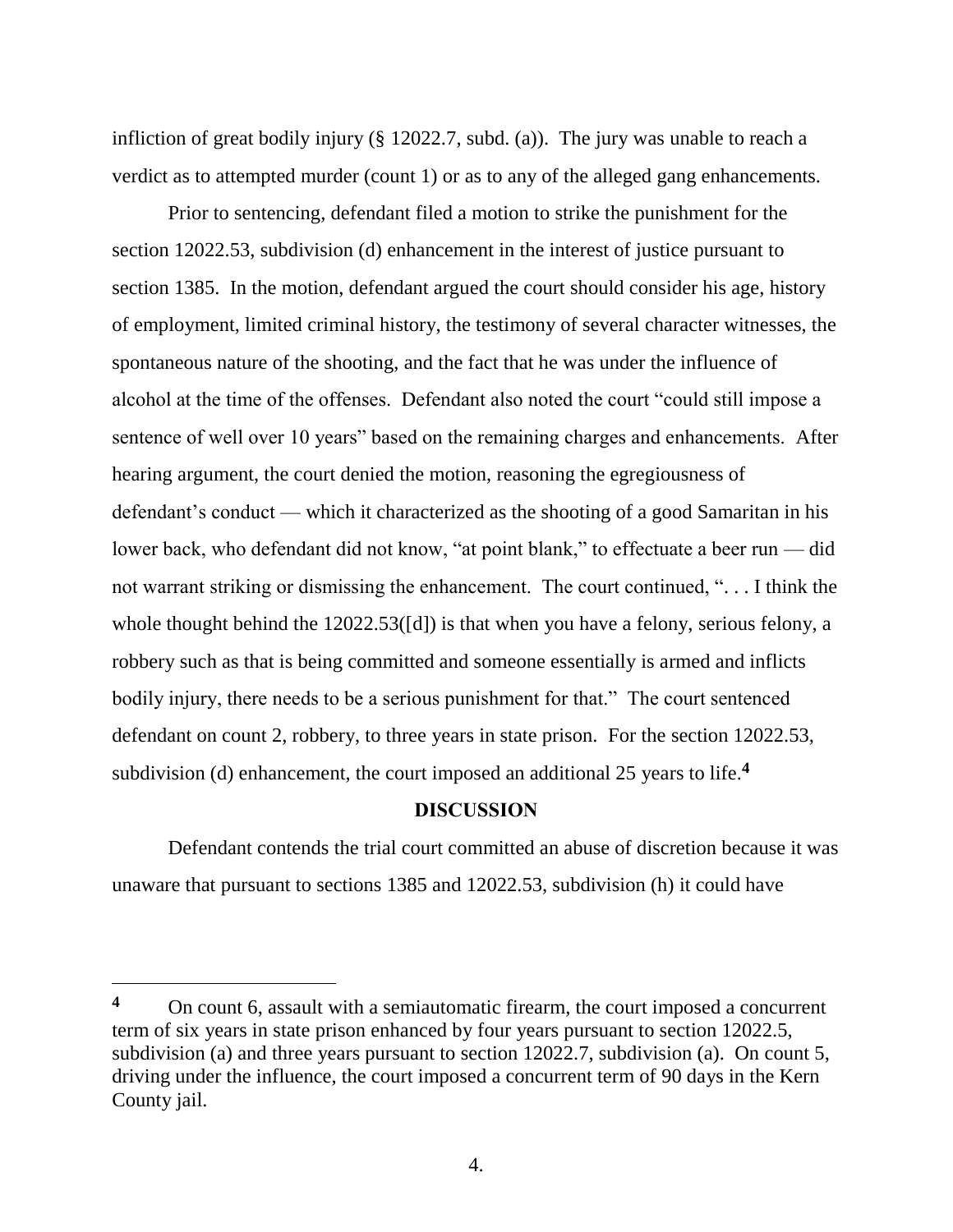substituted the section 12022.53, subdivision (d) enhancement with a different enhancement within the same section.**<sup>5</sup>** We disagree.

Section 12022.53 sets out three different sentence enhancements for the personal use of a firearm in the commission of certain enumerated felony offenses: subdivision (b) provides for a 10-year enhancement for the personal use of a firearm, subdivision (c) provides for a 20-year enhancement for the personal and intentional discharge of a firearm, and subdivision (d) provides for a 25-year-to-life enhancement for the personal and intentional discharge of a firearm causing great bodily injury or death. Before the enactment of Senate Bill No. 620 (2017-2018 Reg. Sess.) (Stats. 2017, ch. 682, §§ 1 & 2, pp. 5104-5106, eff. Jan. 1, 2018), section 12022.53, subdivision (h) expressly prohibited trial courts from striking section 12022.53 enhancements.<sup>6</sup> Senate Bill No. 620 amended section 12022.53, subdivision (h) to give trial courts discretion to "strike or dismiss" enhancements imposed under this section "in the interest of justice pursuant to section 1385." Section 1385, subdivision (a) also provides that the court may, "in furtherance of justice, order an action to be dismissed." "[T]he power to dismiss

**<sup>5</sup>** On appeal, defendant argues, specifically, the court "had the discretion to strike portions of the firearm enhancement." If the court had stricken "a portion of [the firearm enhancement] finding," his argument goes, it could have imposed a sentence of less than 25 years to life. Defendant did not raise this issue in the trial court. Because we reject defendant's claim of error on the merits, we do not address the People's forfeiture argument.

Additionally, defendant mentions the trial court's failure to "strike portions of the firearm enhancement" violated the federal and state constitutional due process clauses. Other than that bare mention in the caption to this issue raised in his briefing, however, defendant does not expand on his due process claim. We thus decline to consider it further. (*People v. Wharton* (1991) 53 Cal.3d 522, 563.)

**<sup>6</sup>** Former section 12022.53, subdivision (h) stated: "Notwithstanding [s]ection 1385 or any other provision of law, the court shall not strike an allegation under this section or a finding bringing a person within the provisions of this section." (Stats. 2010, ch. 711,  $§ 5.)$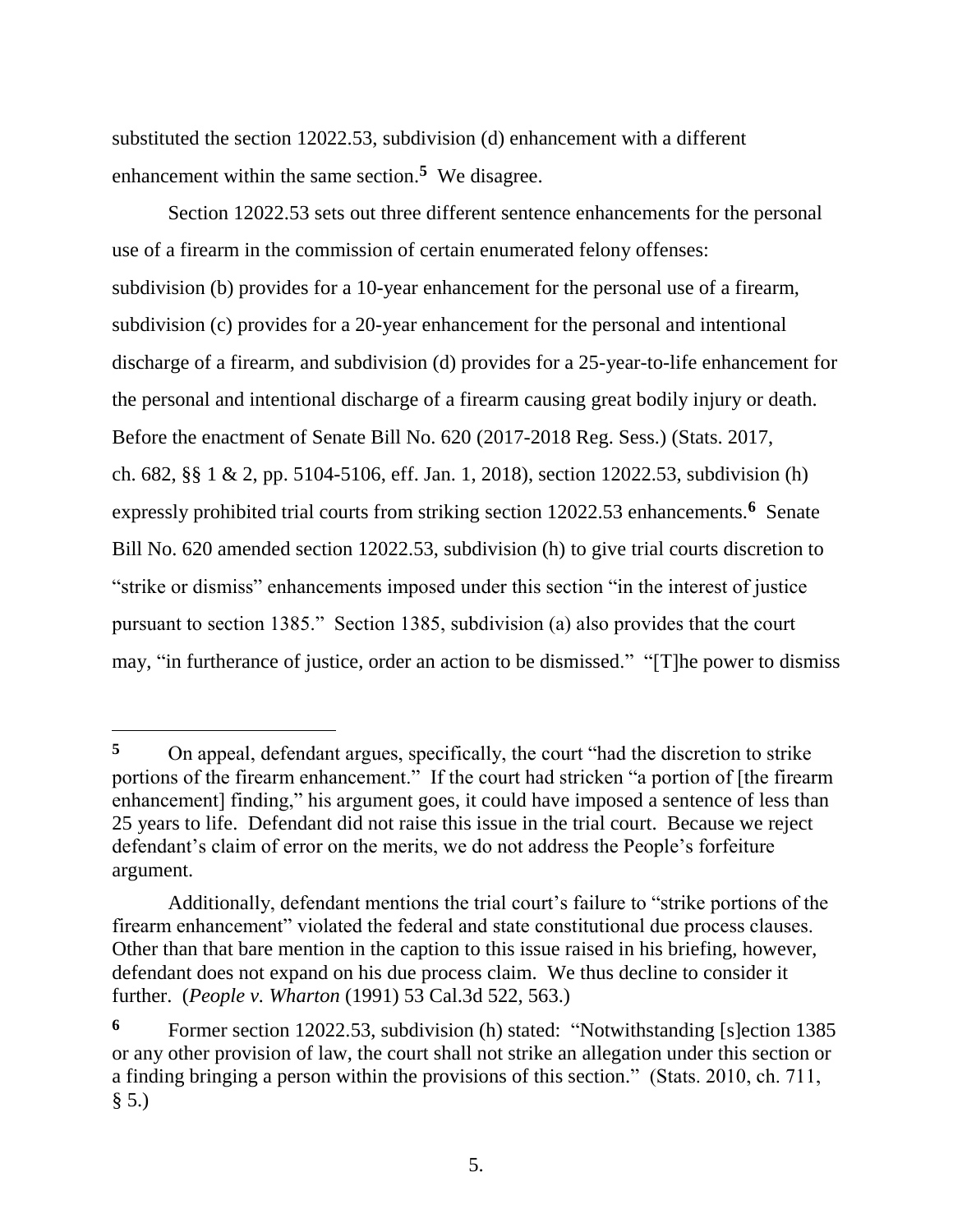an 'action' under section 1385 includes the power to dismiss or strike an enhancement." (*People v. Thomas* (1992) 4 Cal.4th 206, 209.)

The denial of a motion to dismiss pursuant to section 1385 is reviewed for abuse of discretion, and "an abuse of discretion occurs where the trial court was not 'aware of its discretion' to dismiss." (*People v. Carmony* (2004) 33 Cal.4th 367, 378.)

Defendant's claim is predicated on his interpretation of the court's power pursuant to sections 1385 and 12022.53, subdivision (h). Since defendant raises a question of statutory interpretation, our standard of review is de novo. (*John v. Superior Court* (2016) 63 Cal.4th 91, 95.)

" 'When interpreting statutes, we begin with the plain, commonsense meaning of the language used by the Legislature. [Citation.] If the language is unambiguous, the plain meaning controls.' [Citation.] '[W]henever possible, significance must be given to every word [in a statute] in pursuing the legislative purpose[.]' " (*People v. Rodriguez*  (2012) 55 Cal.4th 1125, 1131.)

Nothing in the plain language of sections 1385 and 12022.53, subdivision (h) authorizes a trial court to substitute one enhancement for another. Section 12022.53, subdivision (h) uses the verbs "strike" and "dismiss," and section 1385, subdivision (a) states the court may "order an action to be dismissed." This language indicates the court's power pursuant to these sections is binary: the court can choose to dismiss a charge or enhancement in the interest of justice, or it can choose to take no action. There is nothing in either statute that conveys the power to change, modify, or substitute a charge or enhancement.

The reference to section 1385 in section 12022.53, subdivision (h) is also significant. As our high court has noted: "there is a long history of dispute among the various branches of state government over the application of section 1385 to sentencing allegations. . . . The lesson of section 1385's controversial history is that references to the section in sentencing statutes are not lightly or thoughtlessly made." (*People v.*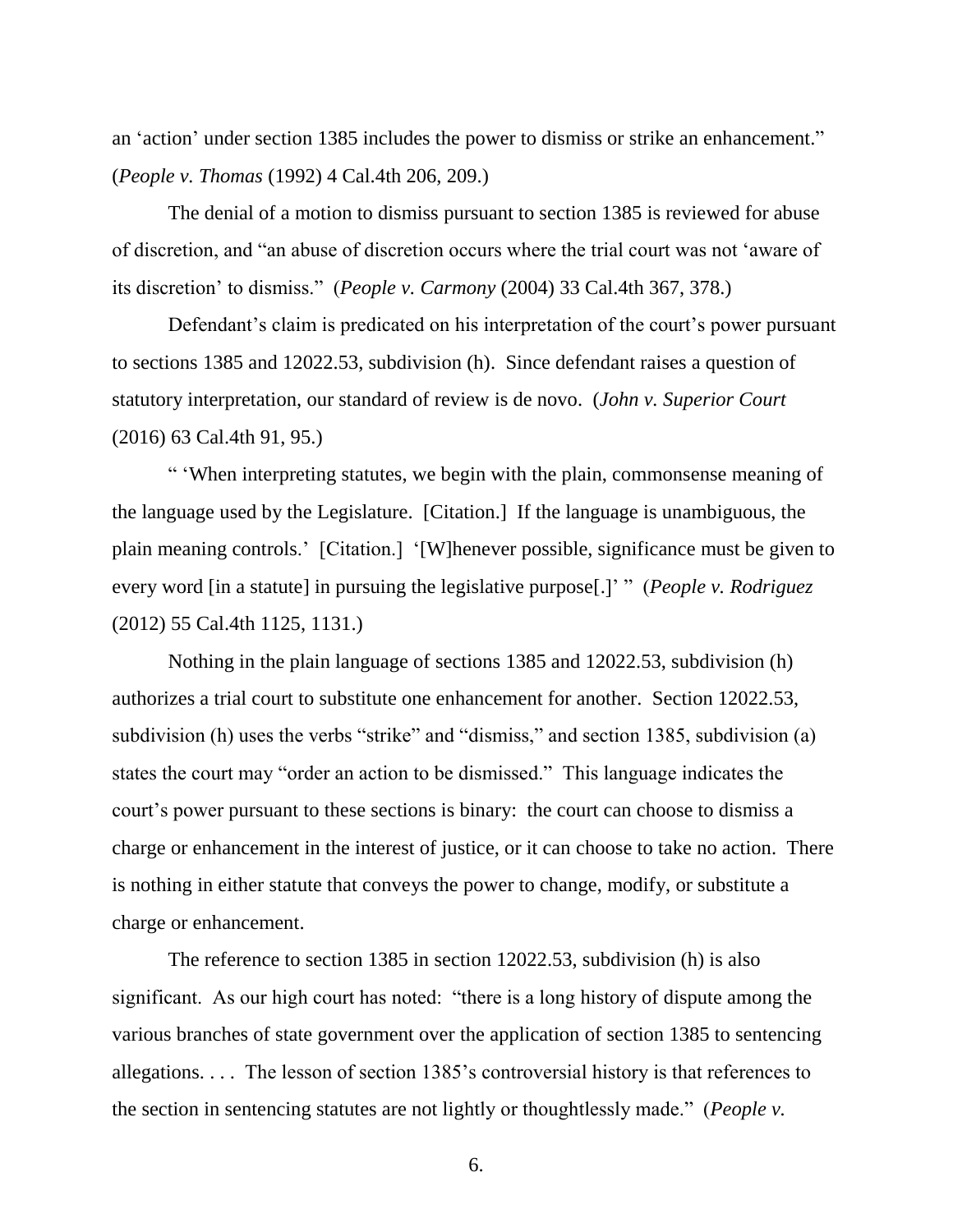*Superior Court (Romero)* 13 Cal.4th 497, 521-522.) By including language in section 12022.53, subdivision (h) that the motion must be made pursuant to section 1385, the Legislature tied the court's power to strike or dismiss section 12022.53 enhancements to the "long history in this state of dismissals in furtherance of justice . . . discussed prominently in case law." (*Romero*, at p. 520.) Defendant does not cite us to, nor are we aware of, any authority interpreting section 1385 to include the power to modify, change, or substitute a charge or enhancement. Had the Legislature intended the trial court's power to be broader than what is proscribed by section 1385, it would have said so.

This conclusion becomes even more apparent when we examine statutes that expressly authorize courts to modify a charge or an enhancement. " 'Where a statute referring to one subject contains a critical word or phrase, omission of that word or phrase from a similar statute on the same subject generally shows a different legislative intent.' " (*City of Emeryville v. Cohen* (2015) 233 Cal.App.4th 293, 309.) For example, section 1181, subdivision (6), allows a trial court to grant a motion for a new trial "[w]hen the verdict or finding is contrary to law or evidence." It contains the following modification provision:

"[I]f the evidence shows the defendant to be not guilty of the degree of the crime of which he was convicted, but guilty of a lesser degree thereof, or of a lesser crime included therein, the court may modify the verdict, finding or judgment accordingly without granting or ordering a new trial[.]" (*Ibid*.) Similarly, section 1260 gives appellate courts the power to "modify a judgment or order appealed from, or reduce the degree of the offense or attempted offense." Had the Legislature intended to grant the trial court the power to modify or reduce a firearm enhancement, it would have done so with express language. Sections 1385 and 12022.53, subdivision (h) contain no such language.

Our conclusion is consistent with the well-settled principle that "prosecuting authorities, exercising executive functions, ordinarily have the sole discretion to determine . . . what charges to bring." (*People v. Birks* (1998) 19 Cal.4th 108, 134.)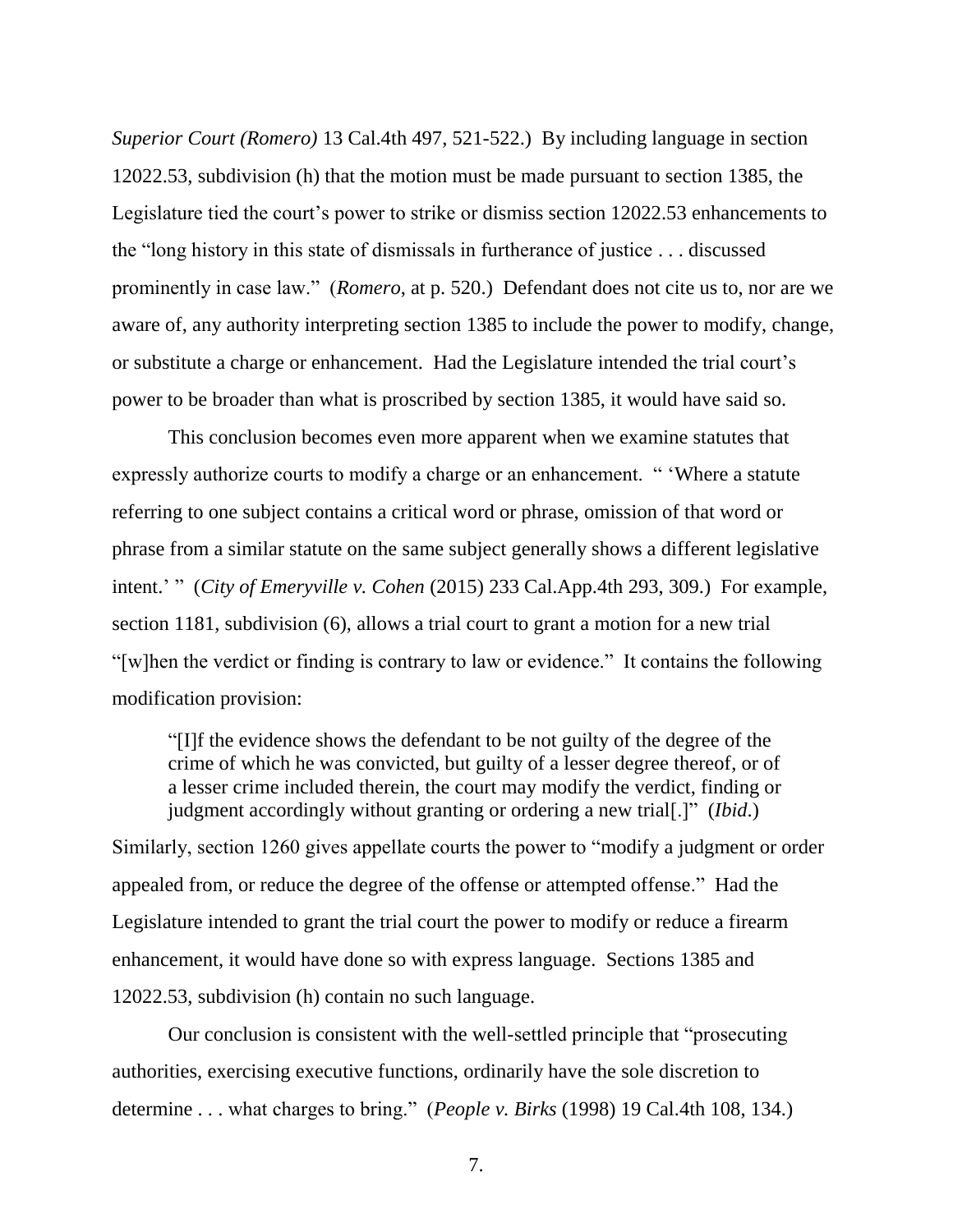"The district attorney's discretionary functions extend from the investigation and gathering of evidence relating to criminal offenses [citation], through the crucial decisions of whom to charge and what charges to bring, to the numerous choices the prosecutor makes at trial." (*People v. Eubanks* (1996) 14 Cal.4th 580, 589.) "The prosecution's authority in this regard is founded, among other things, on the principle of separation of powers, and generally is not subject to supervision by the judicial branch." (*Birks*, at p. 134.)

In the instant case, the prosecution could have alleged all three section 12022.53 enhancements, and if it had done so, the jury would presumably have found all three true. In that circumstance, the court would have had the discretion to strike the section 12022.53, subdivision (d) enhancement and then either impose one of the other two enhancements or strike them as well. However, because the People exercised their charging discretion to allege only one enhancement, the trial court was limited to either imposing or striking that enhancement.

We recognize the trial court has the authority to impose a " ' "lesser included" enhancement<sup>[]"</sup> '" following trial "when the charged enhancement is either factually unsupported or inapplicable to the offense of conviction." (*People v. Fialho* (2014) 229 Cal.App.4th 1389, 1397; see *id*. at pp. 1391-1392 [trial court imposed uncharged § 12022.5, subd. (a) enhancement in lieu of the § 12022.53, subd. (d) enhancement where the defendant was convicted of voluntary manslaughter as a lesser include offense of murder, rendering the § 12022.53, subd. (d) legally inapplicable]; see *People v. Lucas* (1997) 55 Cal.App.4th 721, 742-743 [uncharged § 12022, subd. (a)(1) arming clause imposed in lieu of the § 12022.5, subd. (a) firearm enhancement that trial court found not supported by substantial evidence].) However, the enhancement at issue here was neither unsupported by the law nor unsupported by the evidence.